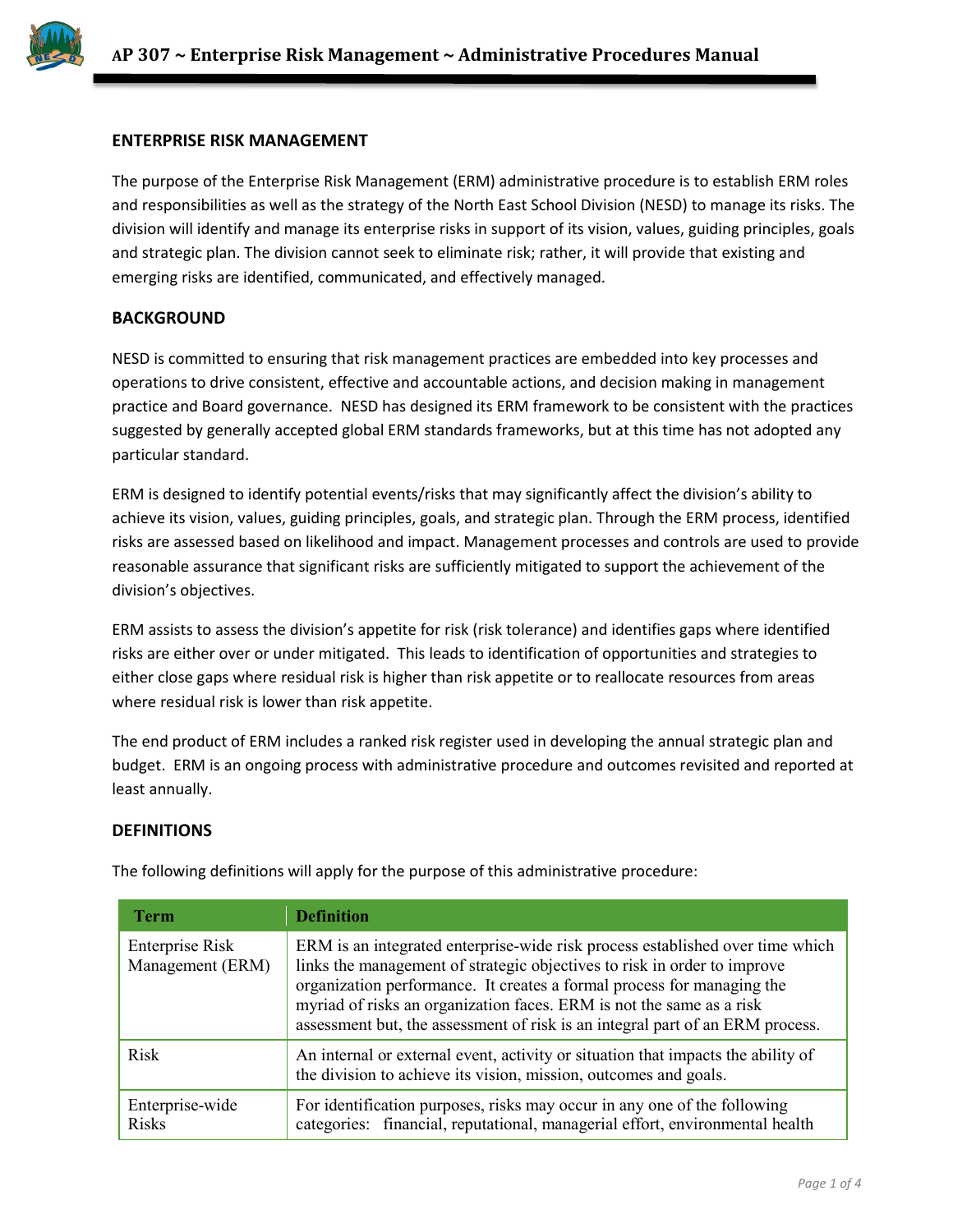

| <b>Term</b>                             | <b>Definition</b>                                                                                                                                                                                                                                                                                         |
|-----------------------------------------|-----------------------------------------------------------------------------------------------------------------------------------------------------------------------------------------------------------------------------------------------------------------------------------------------------------|
|                                         | and safety. Risks rated as high using division tolerance levels will be deemed<br>enterprise-wide risks.                                                                                                                                                                                                  |
| <b>Financial Risk</b>                   | The ability for the division to achieve its financial objectives.                                                                                                                                                                                                                                         |
| Legal, Compliance<br>and Reporting risk | Compliance with applicable laws, regulations, reporting requirements and<br>Board direction.                                                                                                                                                                                                              |
| <b>Reputational Risk</b>                | Real or perceived event that has the ability to impact the public confidence in<br>the division.                                                                                                                                                                                                          |
| <b>Inherent Risk</b>                    | The possibility that risks will prevent an organization from achieving its<br>objectives before the consideration of processes and controls are in place to<br>manage or mitigate the risks.                                                                                                              |
| Impact                                  | Significance of a particular risk to the entity. The significance of a particular<br>risk can range from insignificant to severe/catastrophic. Magnitude of impact<br>is determined with respect to an organization's risk appetite, risk capacity, and<br>organizational objectives.                     |
| Likelihood of<br>Occurrence             | Probability that a particular risk will occur. These probabilities range from<br>rare to almost certain                                                                                                                                                                                                   |
| Manage                                  | To control or take charge of a risk in order to avoid or minimize its adverse<br>impact on the division and to maximize its opportunity.                                                                                                                                                                  |
| Mitigate                                | To lessen or minimize the adverse impact of a risk through specific<br>management processes or internal control activities.                                                                                                                                                                               |
| Optimize                                | To balance potential risks versus potential opportunities within the division's<br>stated willingness or appetite and capacity to accept risk. This may require an<br>organization to increase or decrease the amount of risk relative to the potential<br>opportunity.                                   |
| <b>Residual Risk</b>                    | Risk remaining after considering the effectiveness of management responses<br>(i.e., processes and controls used to manage or mitigate the risks).                                                                                                                                                        |
| <b>Risk Assessment</b>                  | A risk assessment process allows organizations to consider the extent to which<br>potential events may have an impact on the achievement of organizational<br>objectives. Organizations typically need to identify, assess and evaluate risks<br>and controls to construct an appropriate risk portfolio. |
| <b>Risk Identification</b>              | The process of identifying and understanding potential risks to the division.                                                                                                                                                                                                                             |
| <b>Risk Management</b>                  | The process of identifying, evaluating, selecting and implementing an action<br>plan to avoid or mitigate threats and to leverage and maximize, where<br>possible, risk opportunity.                                                                                                                      |
| <b>Risk Monitoring</b>                  | The process of reviewing and evaluating the effectiveness of the action plan<br>implemented through the risk management process and identifying<br>opportunities to minimize future reoccurrence of similar risk.                                                                                         |
| <b>Risk Opportunity</b>                 | The return which may be realized if risk is assumed but managed in a manner<br>that maximizes its potential benefit.                                                                                                                                                                                      |
| <b>Risk Appetite</b>                    | Level of risk an organization is prepared to accept to achieve its goals and<br>objectives (i.e., the level of tolerance for risk in a company).                                                                                                                                                          |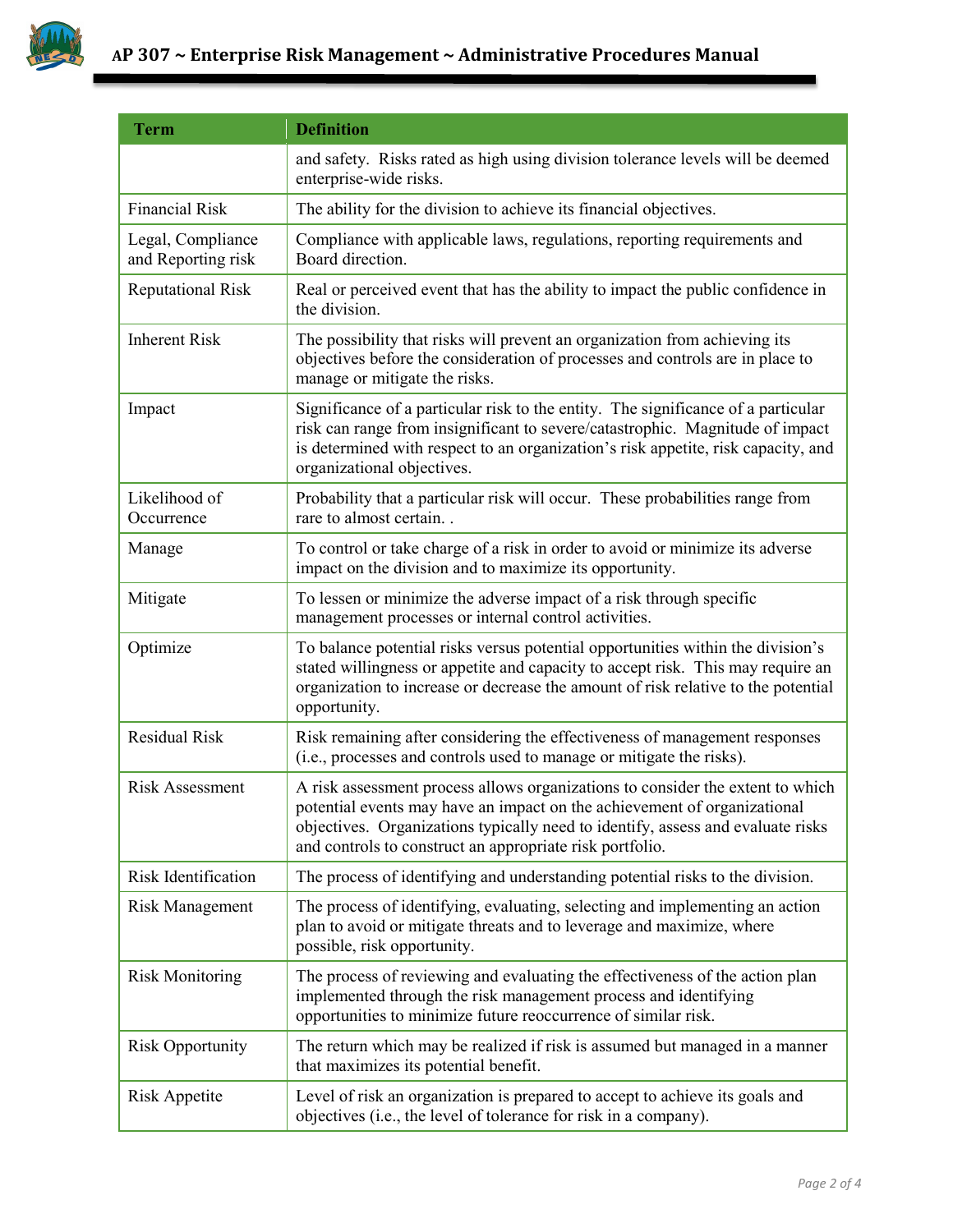

| Term              | <b>Definition</b>                                                                                                   |
|-------------------|---------------------------------------------------------------------------------------------------------------------|
| Risk Owner        | An individual that has been given the authority to manage a particular risk and<br>is accountable for doing so.     |
| Management Effort | The use of resources and implementation of processes to support the division<br>achieving its strategic objectives. |

# **ROLES AND RESPONSIBILITIES RELATED TO ERM**

The following defines roles, accountabilities and responsibilities for:

- Identifying and evaluating key risks;
- Documenting and managing the response to key risks;
- Facilitating appropriate risk/reward decisions at all levels of management;
- Communicating risks, and management's responses and priorities to all relevant staff; and,

The following are the roles and responsibilities for governance of risk management at the division:

| Role                     | <b>Responsibilities</b>                                                                                                                                                                                                                                                                                                                                                                                                                                                                                                                                                                                                                                                                                                                                                                                                                                                                              |
|--------------------------|------------------------------------------------------------------------------------------------------------------------------------------------------------------------------------------------------------------------------------------------------------------------------------------------------------------------------------------------------------------------------------------------------------------------------------------------------------------------------------------------------------------------------------------------------------------------------------------------------------------------------------------------------------------------------------------------------------------------------------------------------------------------------------------------------------------------------------------------------------------------------------------------------|
| <b>Board of Trustees</b> | Has ultimate responsibility for risk. Provides governance oversight of the<br>division's ERM program, as well as its risks and responses to them. This<br>responsibility is demonstrated through review of at least the following items:<br>The division's ERM administrative procedure and framework (initially with<br>updates as required).<br>Management's risk appetite/tolerance levels, if formally developed (annually).<br>٠<br>Management's risk register and risk assessment results for the division's top<br>$\bullet$<br>enterprise-wide risks (annually).<br>Action plans to address risk mitigations and opportunities identified as high<br>priority by management.<br>Regular reports from the Director of Education on risk management activities<br>through status updates at least annually, with any significant risk changes or<br>issues reported during the year as needed. |
|                          |                                                                                                                                                                                                                                                                                                                                                                                                                                                                                                                                                                                                                                                                                                                                                                                                                                                                                                      |
| Director of<br>Education | Is accountable to the Board of Trustees with respect to ERM, and is responsible for<br>ensuring the ERM administrative procedure and framework approved by the Board<br>is implemented and operational through:<br>Championing risk management within the division to ensure the division<br>remains focused on risk<br>Approving the ERM administrative procedure.<br>Integration of ERM into the development of strategic, business and<br>operational plans and operational decisions.<br>Ensuring effective risk identification, risk assessment, risk management and<br>$\bullet$<br>risk monitoring processes within the division.                                                                                                                                                                                                                                                             |